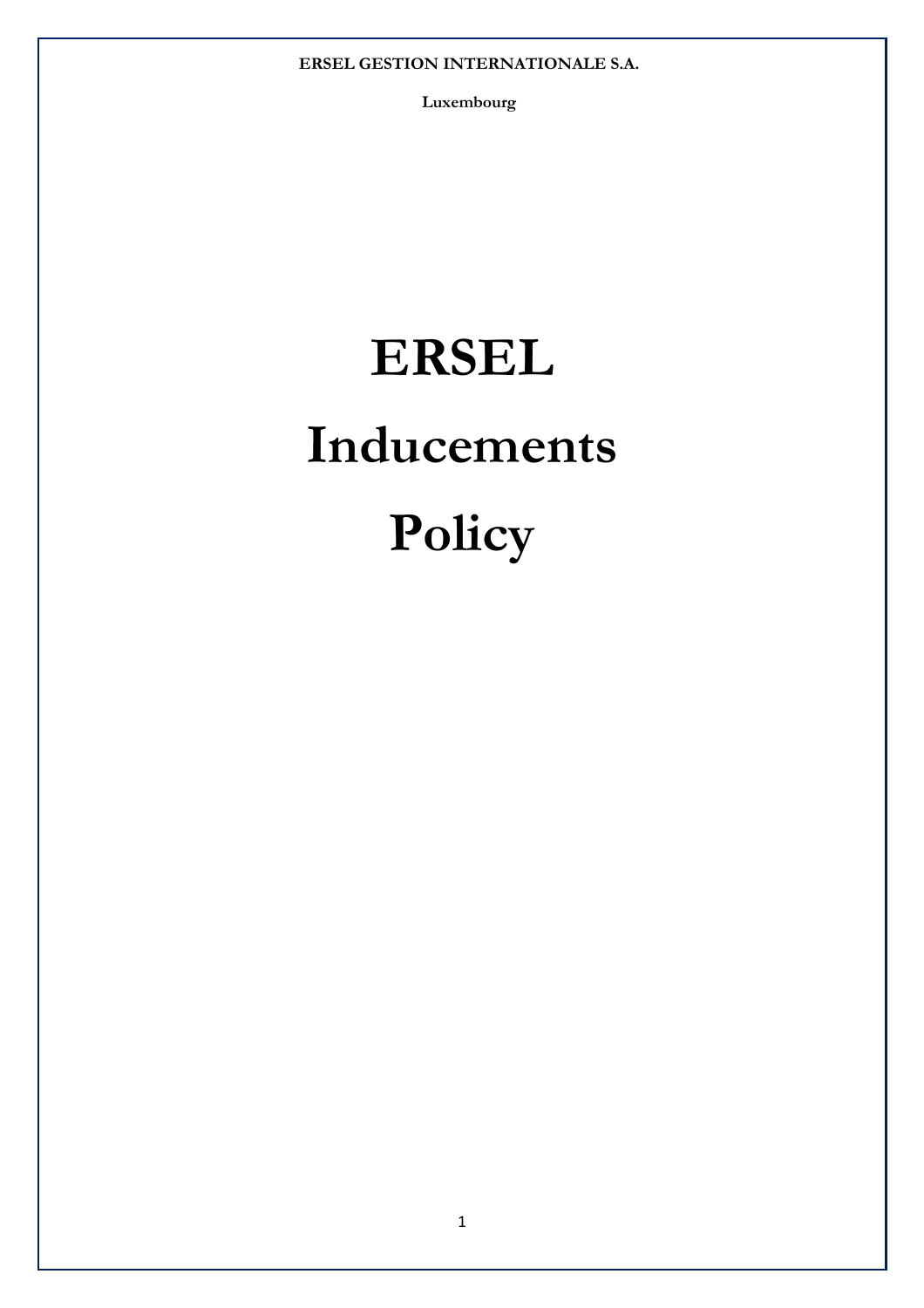#### **Luxembourg**

# **Table of content**

*No portion of this policy may be copied, reproduced or shown to any individual who is not an employee or ERSEL or ERSEL Group, a representative of a relevant legal or regulatory authority or a relevant professional advisor.*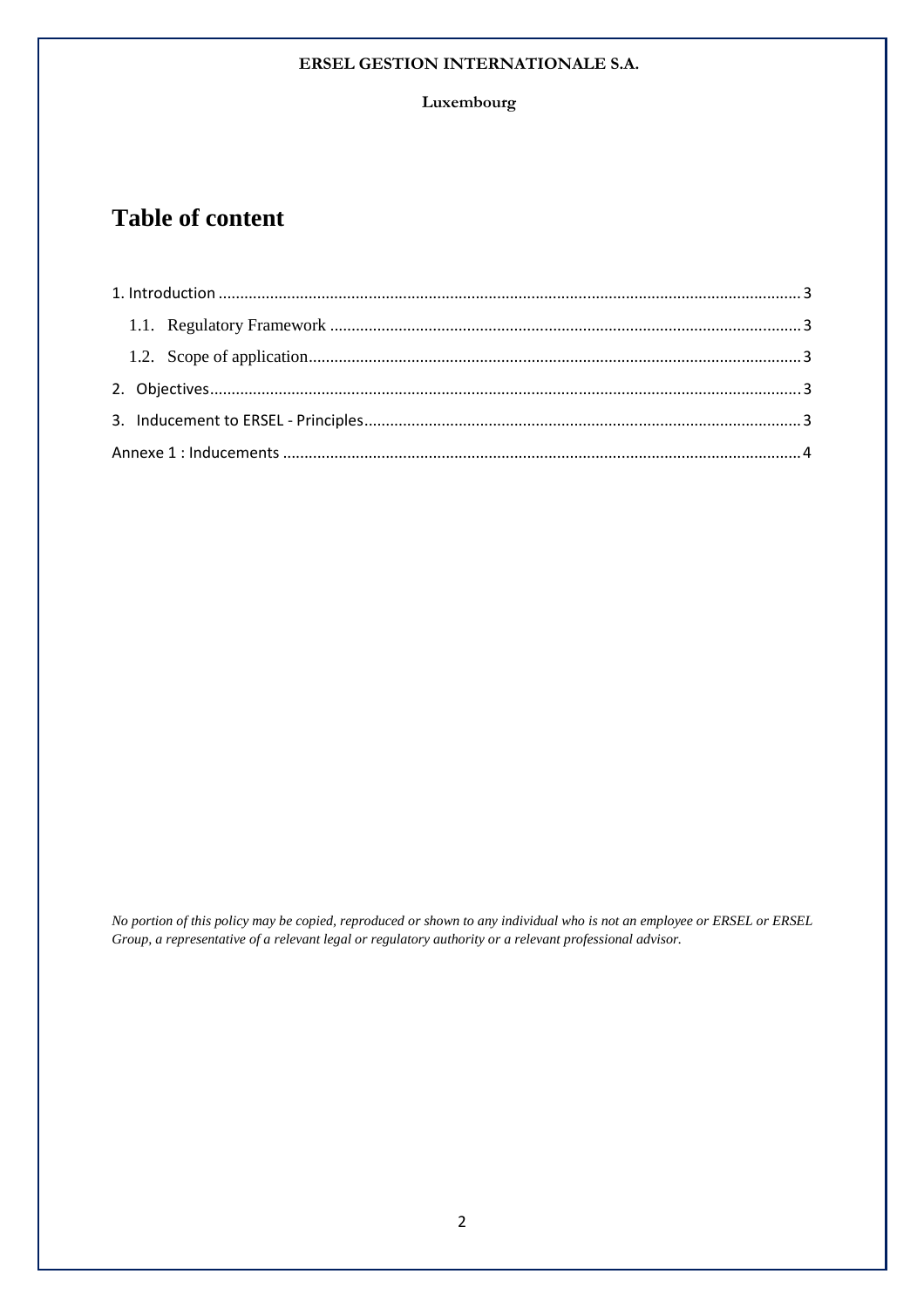#### **Luxembourg**

# **1. Introduction**

#### **1.1. Regulatory Framework**

The following legal obligations are applicable to this procedure:

Article 32 of the Grand-Ducal regulation 10-4 of the  $22<sup>nd</sup>$  December 2010:

*Managing companies are not acting honestly, fairly and professionally in accordance with the best interests of a UCITS if, in relation to the provision of management and administration services of the investments for the UCITS, they pay or are paid any fee or commission, or provide or are provided with any non-monetary benefit, without following certain conditions.* 

#### **1.2. Scope of application**

The present policy applies to Ersel Gestion Internationale SA (hereafter ERSEL) head office and London branch in the extent that they do not contradict local laws and regulations and that they are applicable, given the nature of the tasks performed in each location.

# **2. Objectives**

As a principle, ERSEL does not accept any concealed payments or other inducements from third parties to ERSEL or any of its staff.

However, some inducements to ERSEL are in the investors' interest and are thus used for this purpose. This applies, for example, to broker research which may be incorporated into fund management, if, after analysing the facts and opinions stated therein, ERSEL finds them to be of interest.

Such advantage should in no way be a reason to direct trades to such broker away from other cheaper or better performing. The choice of a broker for a specific trade is exclusively based on service cost/quality considerations.

#### **3. Inducement to ERSEL - Principles**

The provisions related to the benefits paid or received by ERSEL are narrowly linked to the conflicts of interests policy described in the related procedure. The structural organisation of ERSEL, its systems, the division of duties and activities and, more generally, its policy for managing conflicts of interest described in the procedure, are intended to avoid any bias in the selection of investments or of brokers.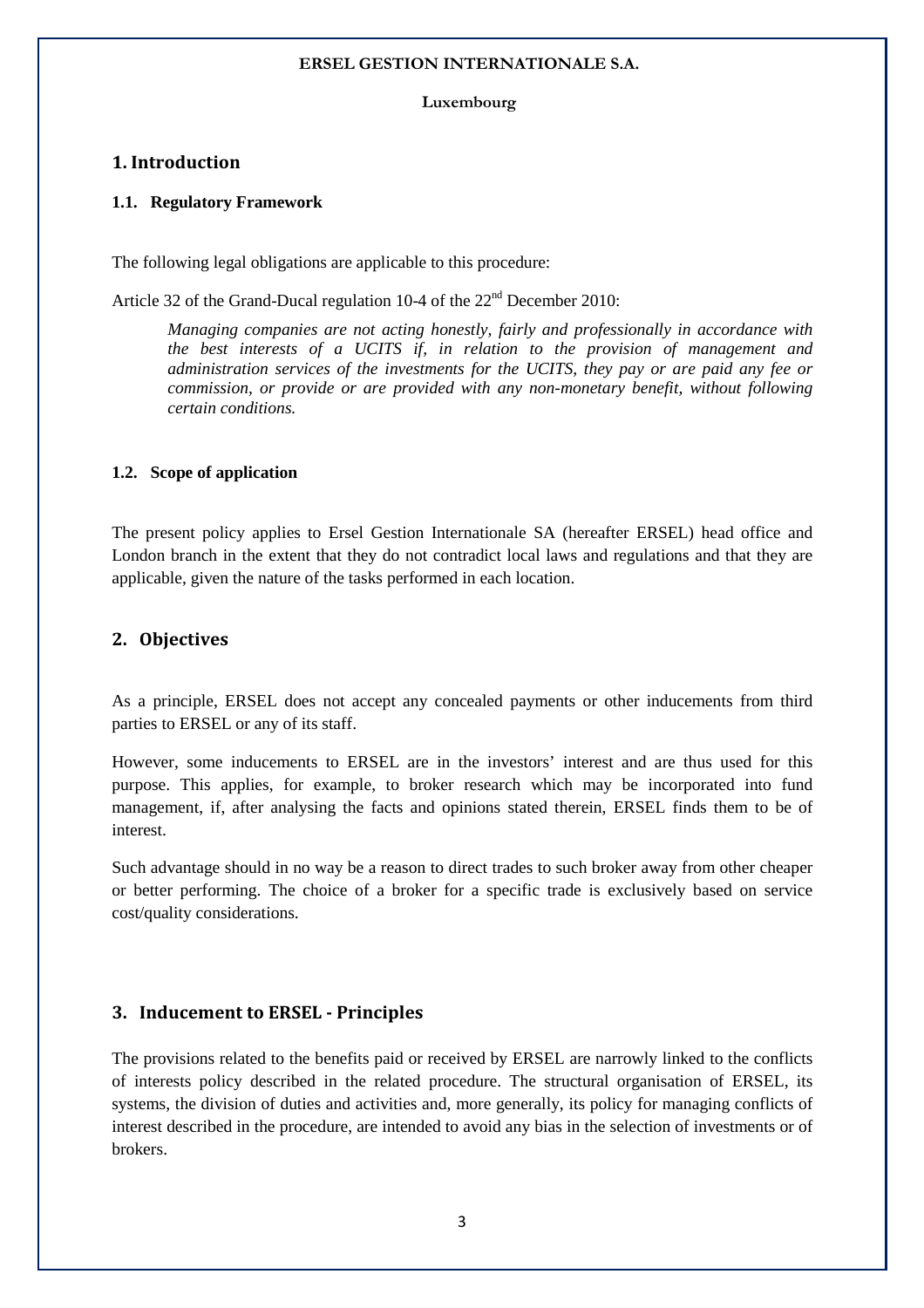#### **Luxembourg**

The negotiation of the inducements is managed independently from the commercial and investment activity. As investment decisions may not be influenced by inducements paid or received, ERSEL always acts to the best of the interest of the UCITS and Investors.

Further details on the nature, amount of inducements, if any, or, when this amount cannot be fixed, of its calculation method, may be obtained from the UCITS and Investors on request by the Customer.

ERSEL does not receive or pay fees or commissions (monetary or in kind) unless these are disclosed in its accounting, financial statements and clear to the UCITS and Investors. At no time may payments of this nature impair the best interests of the UCITS. The fees and/or commissions ERSEL receive/pay must be reasonable in terms of the value of the service being provided. Record of inducements must be kept and retained for five years

When ERSEL provide services, ERSEL must receive compensation for such services. Such compensation may also be paid by third parties. In our case, ERSEL generally receive investment management and performance fees directly from the funds managed. For more detailed information, please refer to the relevant agreements or the prospectus

If a fund managed directly or by delegation by ERSEL invests in other funds (target funds) managed also directly or by delegation by ERSEL, then ERSEL will not receive any management and performance fee in respect to the portion of the fund invested in those target funds.

ERSEL may also receive from third parties managers of target funds a rebate or trailer fee which is usually a percentage of the management fee collected by such managers. These fees must be repaid to the ERSEL managed fund which has invested in such target funds, unless ERSEL has no mean to relate the fee to a particular ERSEL fund.

On the other hand, ERSEL has to pay fees for services rendered to it in different areas: outsourcing functions, professional advises, audit, management fees to delegated managers, fees to distributors and negotiators who introduce clients to ERSEL. Such fees are paid out of ERSEL own resources and are generally a percentage of the management fees collected by ERSEL from the funds it manages.

# **4. Inducement to staff / Gifts**

Employees may not accept from a client/ provider or potential client/provider or intermediary a gift or benefit of  $\epsilon$ 300 or more, unless written permission from the Compliance Officer.

There may be situations where a gift may be offered in circumstances where it is not possible to consult the Compliance Officer in advance, such as in a meeting. In such situations the employee must resort to its best judgment about whether or not to accept it. However if the employee accept a gift or benefit the Compliance Officer may required to return it.

#### **Annexe 1 : Inducements**